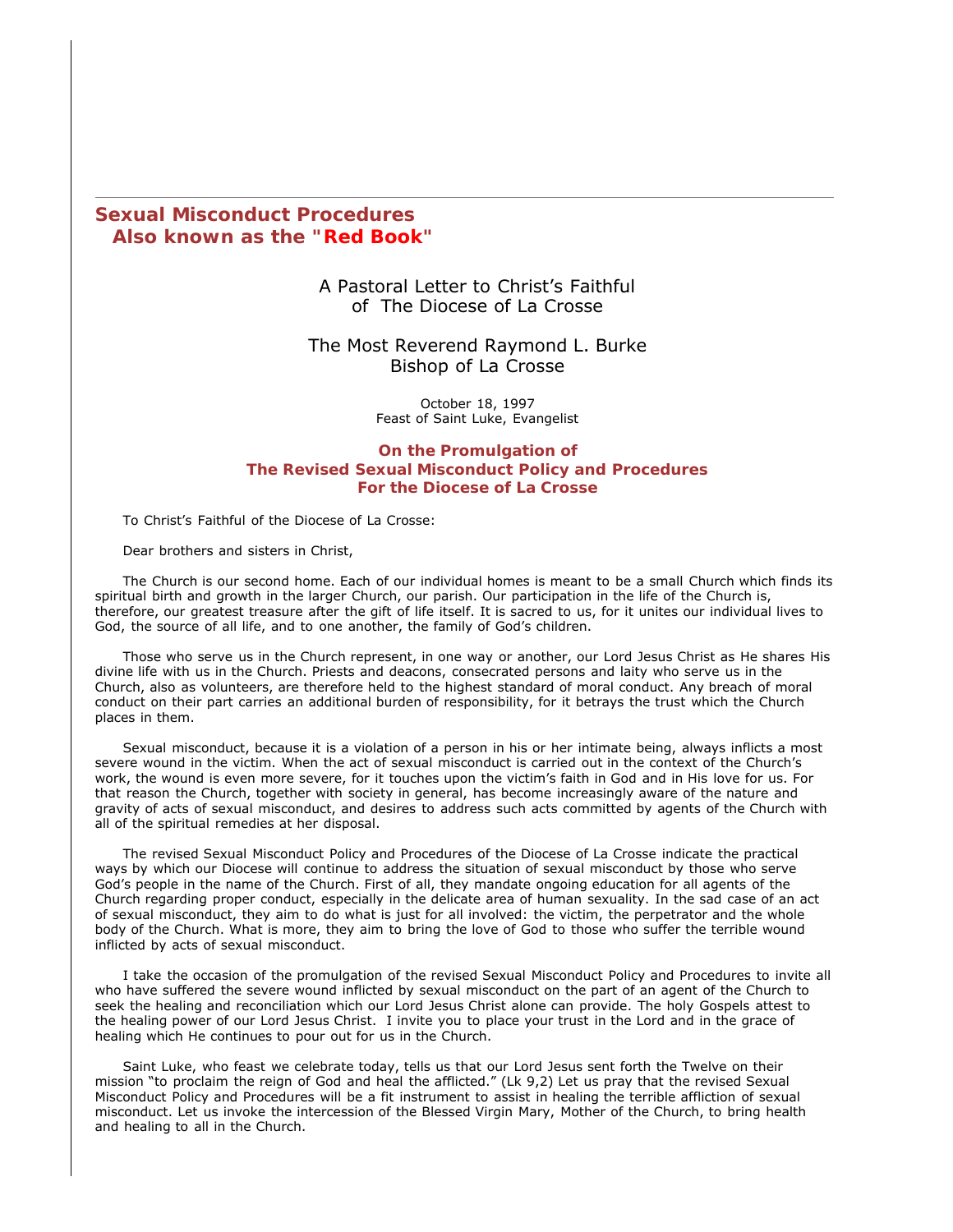Invoking God's blessing upon you and your homes, I remain

Yours sincerely in Christ

 (Most Rev.) Raymond L. Burke *Bishop of La Crosse*

**Decree**

#### **Promulgating the Revised Sexual Misconduct Policy and Procedures for the Diocese of La Crosse**

The Diocese of La Crosse has had, for a number of years, a policy and procedures to respond to allegations of sexual misconduct on the part of Diocesan employees and agents. In order that the policy and procedures might respond more fully and effectively to such allegations, in the light of up-to-date knowledge in the matter and the Church's experience, it has been necessary to undertake their revision. For this reason a committee was convened and, as a result of its work, this revision of the Sexual Misconduct Policy and Procedures for the Diocese of La Crosse has been formulated.

I hereby decree that the *Revised Sexual Misconduct Policy and Procedures for the Diocese of La Crosse* is to be published and to become effective today.

Given at La Crosse this eighteenth day of October in the year of Our Lord 1997, the Feast of Saint Luke, Evangelist.

> (Most Rev.) Raymond L. Burke *Bishop of La Crosse*

Sr. Marlene Weisenbeck, F.S.P.A. *Chancellor*

# **Sexual Misconduct Policy**

- 1. Sexual misconduct by any Diocesan agent, while performing the work of the Diocese, is contrary to Catholic faith and morals, is outside of the scope of his or her duties and responsibilities, and is absolutely prohibited.
- 2. No person shall be subjected to sexual misconduct by any Diocesan agent, including clergy, consecrated persons, employees or volunteers of the Diocese of La Crosse.
- 3. All Diocesan agents shall comply with all federal, state or local, civil and criminal laws, prohibiting sexual misconduct; all laws requiring the reporting of known or suspected instances of sexual misconduct; and all requirements, procedural and substantive, set forth in this policy.

# **Sexual Misconduct Procedures**

#### **PURPOSE** ٠

1. **To convey the message** by word and deed that sexual misconduct is a moral outrage; that it will not be tolerated or condoned in the Church, regardless of the status of the offender; and that the time and resources of Church authority are committed to a just, pastoral response to all involved.

2. **To provide a prompt, compassionate and appropriate response** to reporters of sexual misconduct.

3. **To respect the canonical and civil rights** of the parties involved.

4. **To provide a confidential procedure to gather all relevant facts** which respects the privacy of the reporter and of the accused.

5. **To provide a mechanism**, when appropriate, to make available competent and supportive professional resources to victims, perpetrators and the accused.

6. **To provide and develop a climate and opportunities** for remediation, reconciliation and forgiveness.

7. **To provide a process** which seeks to restore trust.

**PROCEDURE**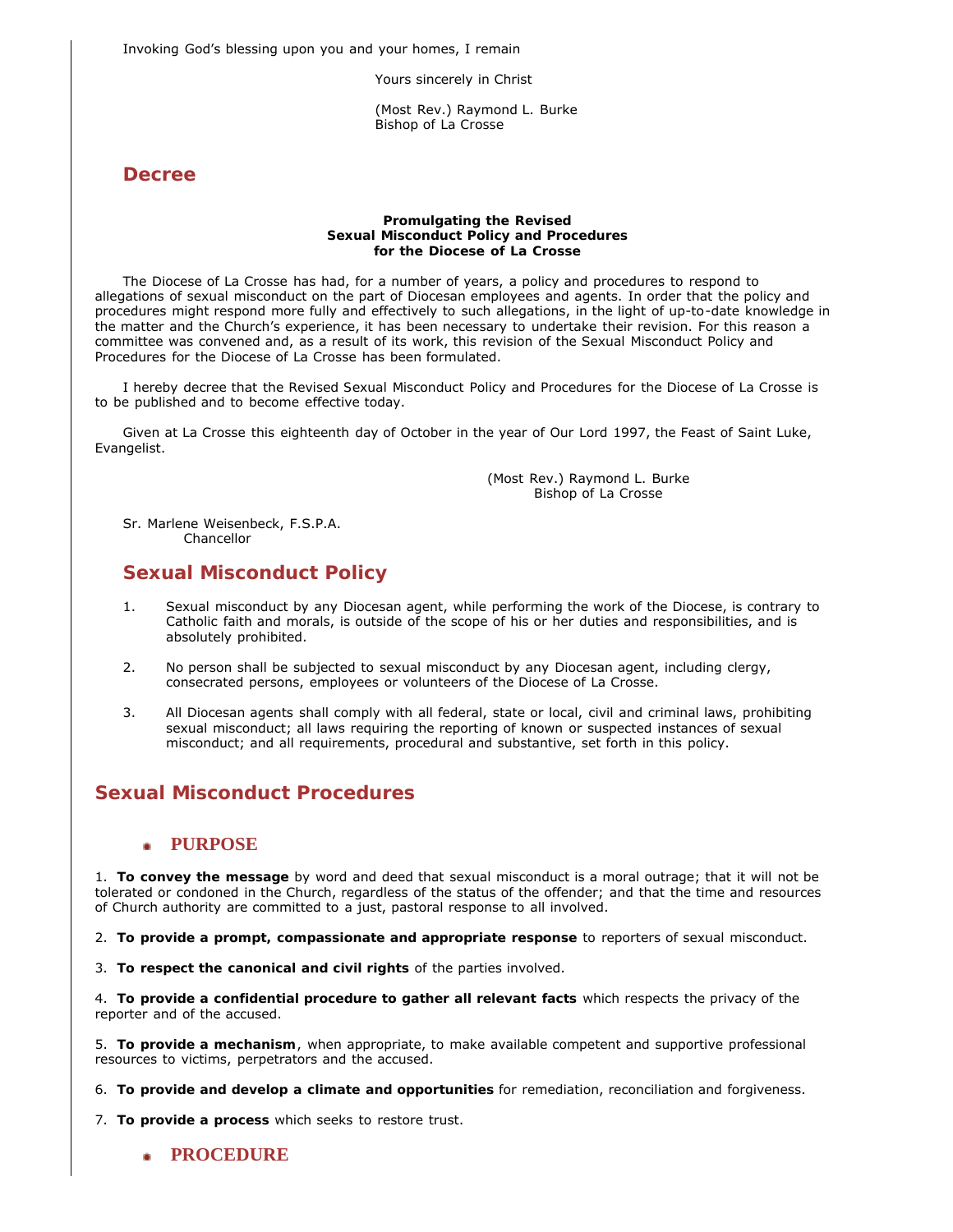1. All allegations of sexual misconduct against Diocesan agents (clergy, consecrated persons and/or lay persons) shall be immediately reported to the Diocesan Bishop. All such reports are confidential.

2. The Diocesan Bishop shall meet with the Diocesan Attorney and may meet with others to assess initially the nature of the allegations and appropriate response to the allegations. This initial assessment will address the issues of possible risks to the accuser and potential victims, possible risks to the accused, reporting requirements, the selection of the persons to represent the Diocesan Bishop to the accuser and the accused (see Paragraphs 7 and 8 below), and the investigative protocol.

3. The Diocesan Bishop and/or his designee shall promptly respond to the accuser/reporter acknowledging the allegations and providing the accuser/reporter a copy of the Diocesan Sexual Misconduct Procedures.

4. The Diocesan Bishop and/or his designee shall notify the accused that an accusation has been made and provide the accused with a copy of the Diocesan Sexual Misconduct Procedures. If the accused is a cleric of another Diocese or a consecrated person, the ecclesiastical superior of the accused shall also be notified.

5. When necessary, the Diocesan Bishop shall take immediate steps to safeguard the health, safety and welfare of all persons, which may include a leave of absence for the accused, reports to the appropriate authorities, notice to the insurance carriers and/or referral to professionals (medical, psychological or legal).

6. The investigative protocol shall be carried out in a timely manner.

7. The Diocesan Bishop shall appoint a person to act as a liaison between the Bishop and the accuser/reporter; to represent the compassionate pastoral presence of the Diocesan Bishop; to gather detailed facts, including written statements from the accuser/reporter, documents, witness statements and records (releases); to submit written reports to the Diocesan Bishop; and ultimately to facilitate reconciliation and healing. All information and communication with the accuser and to the Diocesan Bishop shall be confidential.

8. The Diocesan Bishop shall appoint a person to act as a liaison between the Bishop and the accused; to represent the compassionate pastoral presence of the Diocesan Bishop; to gather detailed facts including written statement from the accused, documents, witness statements and records (releases); to submit written reports to the Diocesan Bishop; and ultimately to facilitate reconciliation and healing. All information and communications with the accused and to the Diocesan Bishop shall be confidential.

9. When appropriate, the Diocesan Bishop may request a third-party assessment of the accuser and/or accused, including independent medical, psychological or other examinations at Diocesan expense. All documents and/or reports are confidential.

10. After the investigative protocol is completed, the Diocesan Bishop shall make a determination whether or not the accusation is sufficiently confirmed.

11. If the accusation is not sufficiently confirmed, the Diocesan Bishop, with the respective liaisons to the accuser/reporter and the accused, shall communicate such determination to both parties. In addition, the Diocesan Bishop shall assist the parties to achieve reconciliation. A written statement shall be made, placed and recorded in the confidential records of the Diocese.

12. The following will apply if the accusation is sufficiently confirmed:

a. The Diocesan Bishop shall take reasonable immediate steps to safeguard the health, safety and welfare of the victim and others involved and to prevent the misconduct from being repeated.

b. At the sole discretion of the Diocesan Bishop, when appropriate, the Diocese may make assistant available to the victim. The nature, content and extent of the assistance will depend upon each circumstance. Factors to be considered include the nature of the offense; the harm caused by the offense; the degree of culpability of the Diocese; the financial and professional resources available to the Diocese; and what canon law, civil law and contractual agreements of the Diocese permit.

c. At the sole discretion of the Diocesan Bishop, when appropriate, the Diocese may make professional resources available to the perpetrator. The nature, content and extent of the assistance will depend upon each circumstance. Factors to be considered include the nature of the offense; the harm caused by the offense; the degree of culpability of the Diocese; the financial and professional resources available to the perpetrator and the Diocese; and what canon law, civil law and contractual agreements of the Diocese permit.

d. No cleric, consecrated person or lay person who has engaged in sexual misconduct may be assigned in the future, if ever, to any Diocesan position, unless and until he or she has successfully completed any and all recommended assessment and initial therapy, is professionally deemed as presenting no unreasonable risk of reoffense, has had a prolonged period without recidivism, is reasonably monitored and supervised, and demonstrates to the satisfaction of the Diocesan Bishop that he or she presents no reasonable risk of harm.

e. Confidential written records shall be maintained by the Diocese concerning any accusations of sexual misconduct. All records of the investigative protocol are confidential and shall be kept in the secret archives.